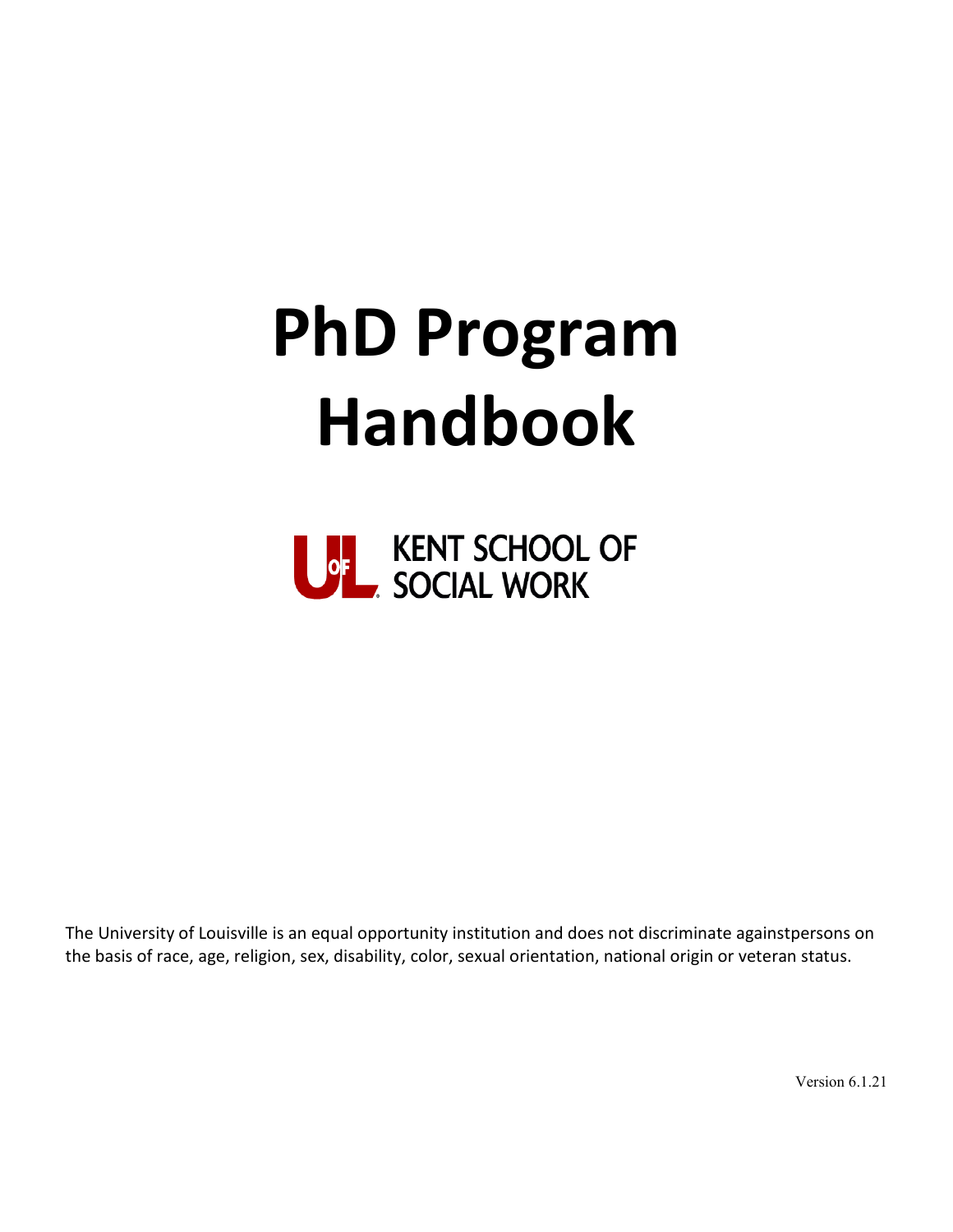## Table of Contents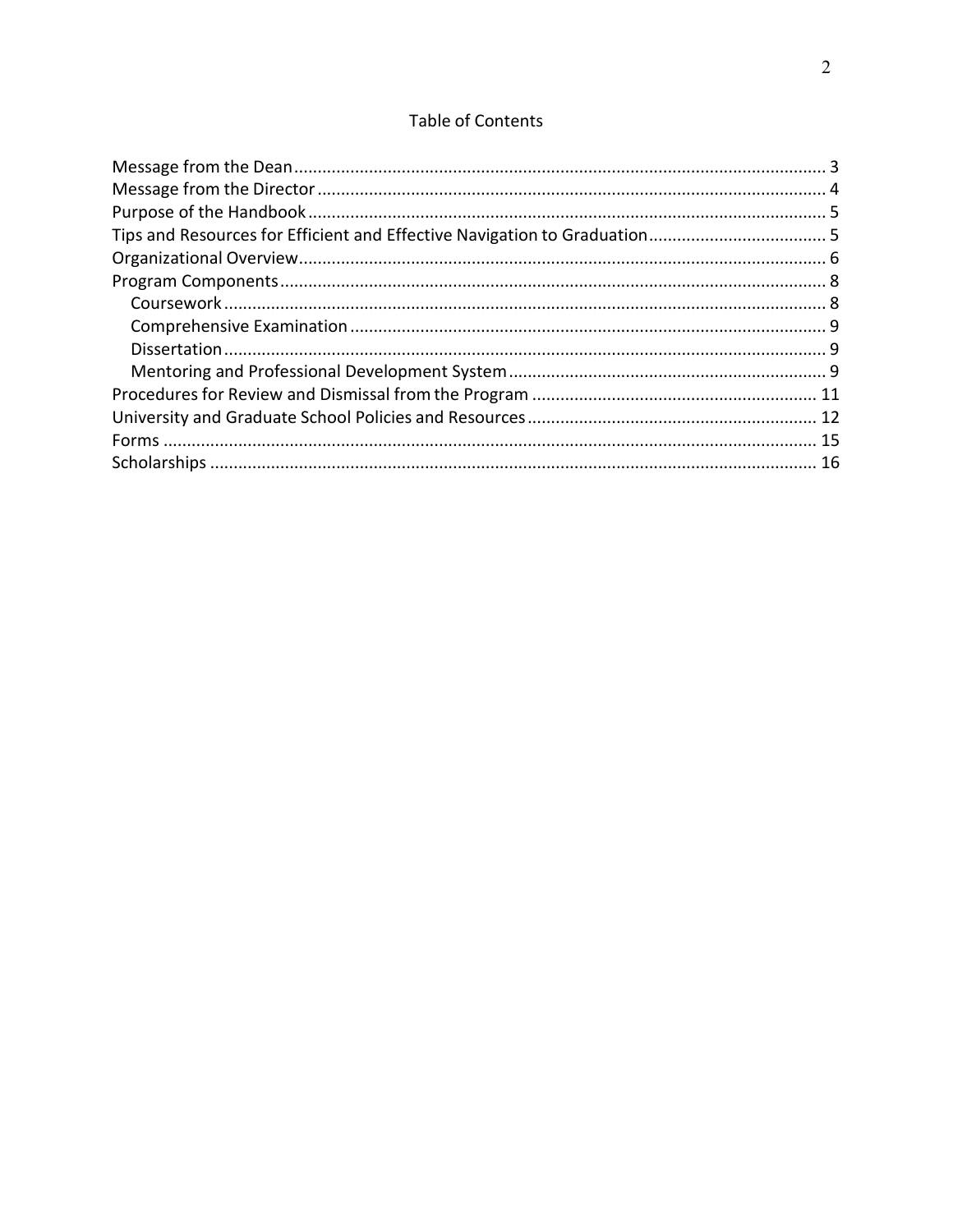## **Message from the Dean David A. Jenkins, PhD**

<span id="page-2-0"></span>On behalf of the faculty, staff, students, and alumni, I want to welcome you to the Kent School of Social Work at the University of Louisville. I am thrilled you have chosen our program to begin this new chapter in your life. Pursuing a doctoral degree is a big decision and we have developed a top-notch PhD Program to help prepare you for an exciting and rewarding future.

There is a great need for doctoral graduates in the Social Work profession. Highly educated social workers are the next generation of leaders in academics, research, and practice. A Kent School PhD will give you the tools necessary to take advantage of these and other career opportunities.

The Kent School faculty pursue strong national research agendas and maintain deep community connections. You will have opportunities to learn from them in the classroom and work with local agencies on projects that shape the Commonwealth of Kentucky and other communities.

We are proud of our program's reputation and we pledge to support and encourage you through your course of study. We are confident you will be well positioned to enter the competitive marketplace upon graduation. Have a great experience.

Please do not hesitate to contact me if I can be of any assistance.

Go Cards!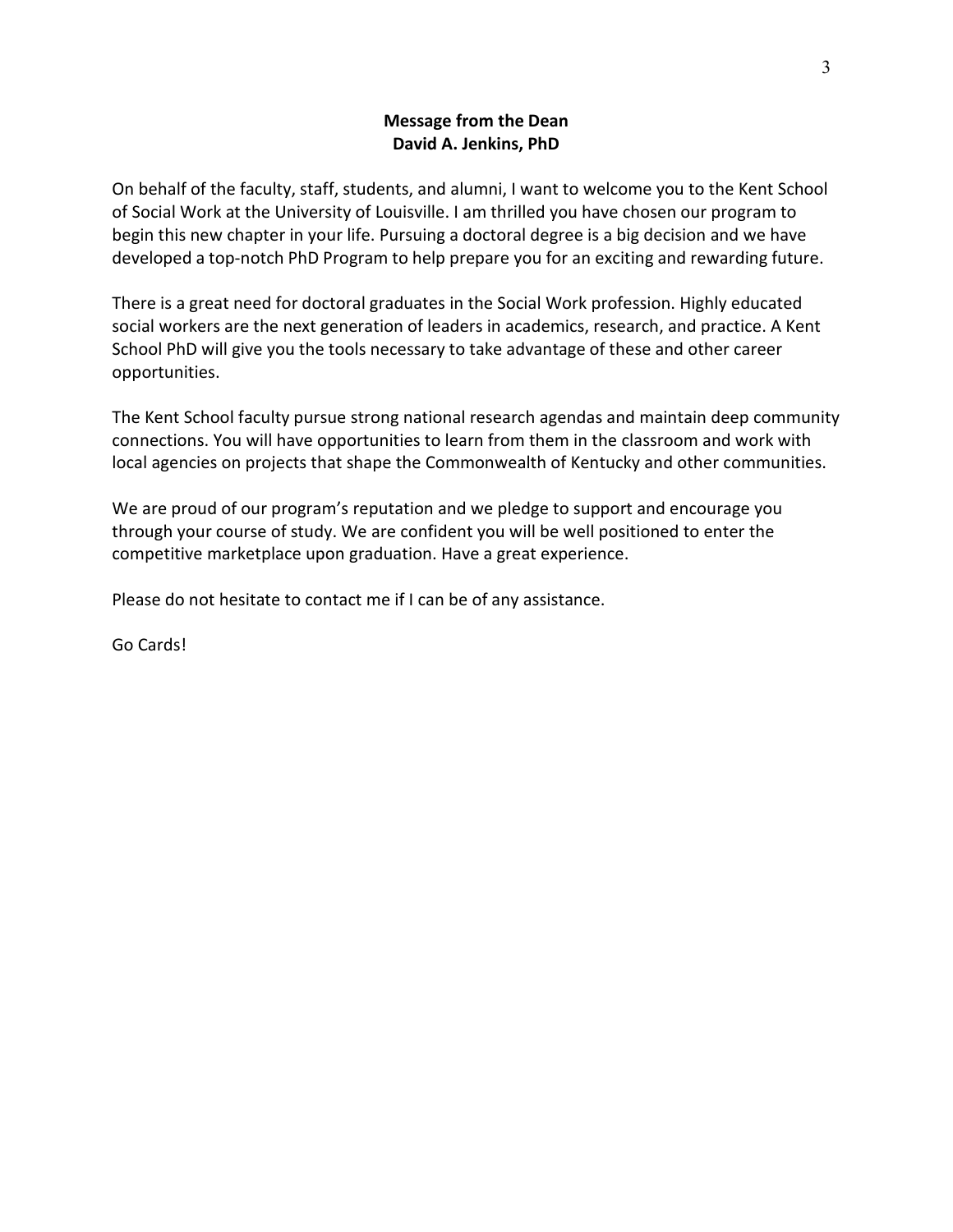## **Message from the Director Andy Frey, PhD, LCSW**

<span id="page-3-0"></span>Welcome to the PhD Program at the Kent School of Social Work! Congratulations, you have chosen to join a community of scholars committed to addressing complex social problems through education, research and service to create a just and better world. Our PhD program is designed to develop scholars prepared to create knowledge through research that informs interventions and policies and educate future social workers to address critical social problems and pursue social justice. Upon graduation, you will be prepared for positions in academic and related research settings.

Throughout your time here, you will collaborate with a diverse group of nationally recognized faculty within the school and university with expertise in the areas of social and child welfare, child and family wellbeing, gerontology, health and mental health, justice and criminality, school social work, substance abuse, and international social work. You will be guided in developing expertise in an area of social sciences research. Finally, you will be mentored and supported on becoming a faculty member and balancing research, teaching, and service as you prepare for your future career.

We are honored to have you here at the University of Louisville for your training. Please take some time to get involved with our faculty and be sure to let me know how I can make your educational experience an outstanding one.

Please do not hesitate to contact me if I can be of any assistance.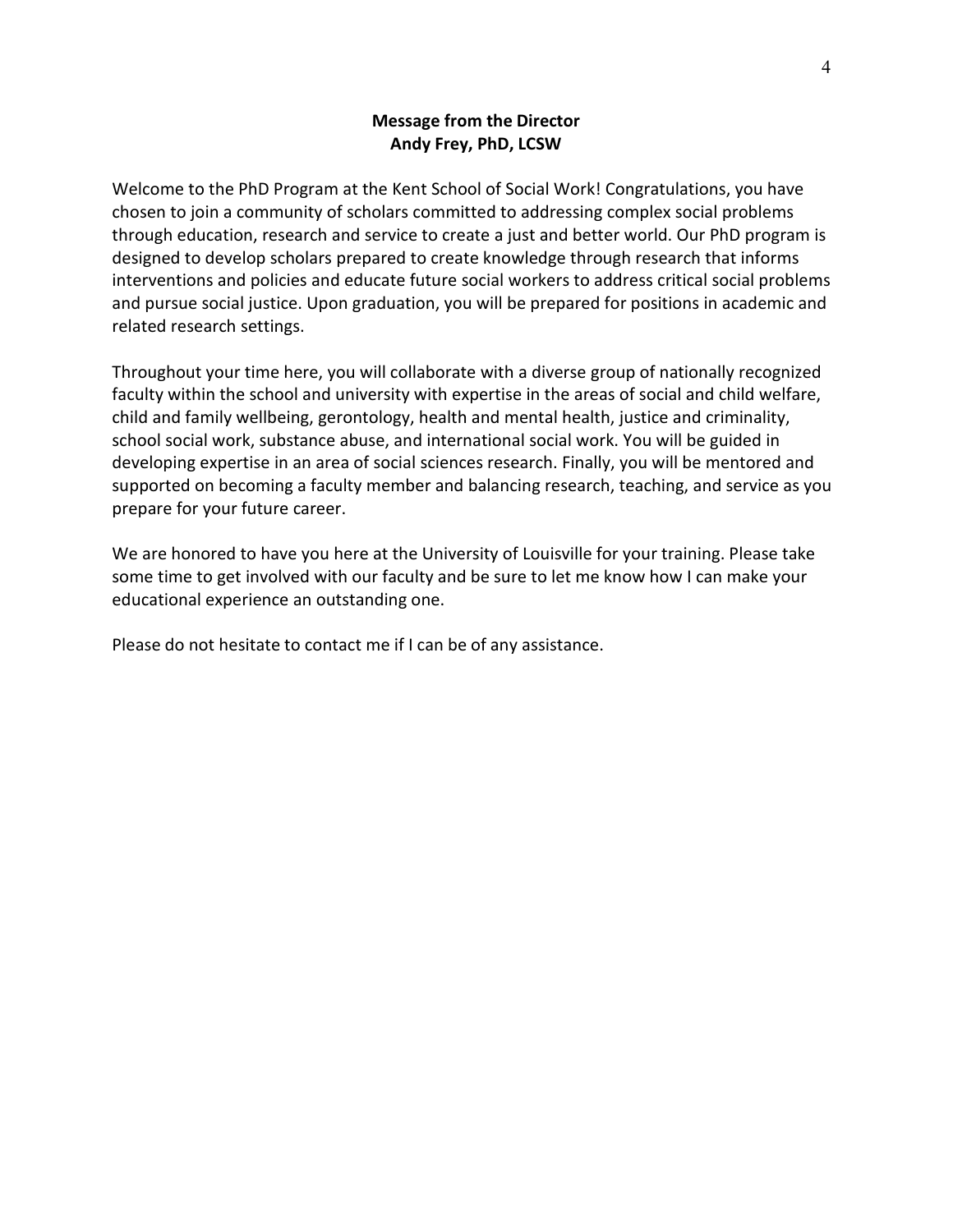#### **Purpose of the Handbook**

<span id="page-4-0"></span>This handbook has been designed to be a resource for students, candidates, and faculty, particularly with regard to understanding the components of the PhD program, as well as the expectations, policies, and procedures the guide our collaborative efforts to help students matriculate through the program successfully. The faculty and staff of the Kent School of Social Work provide education, leadership, mentoring, and guidance to assist students in obtaining the maximum possible benefit from graduate education. For additional advice and/or clarification of expectations, policies, and procedures; students should consult with their mentor, comprehensive exam/dissertation chair, the PhD program director, or program coordinator.

## **Tips and Resources for Efficient and Effective Navigation to Graduation**

## <span id="page-4-1"></span>**Know Your Responsibilities**

It is the responsibility of the students and candidates to become familiar with and observe all policies and requirements of the program. It is imperative that students and candidates respond to official notices issued by administrative offices and instructors, whether these notices are posted on official sites or sent through email.

#### **Stay in Contact**

When questions or concerns arise, check with the doctoral program office first. We like to know what is going on, and if we cannot assist you directly, we will help you find the answers you seek. There are a couple of exceptions. If you were awarded an assistantship and have questions about payroll, you should email the Kent School Business Service Center at [kentserv@louisville.edu.](mailto:kentserv@louisville.edu) If you were awarded a fellowship, minority assistantship or another type of award, you need to contact the Graduate School at 502-852-5882. If you have questions or problems with your student insurance, please contact Camille Smith at 502-852-6519 or [stuins@louisville.edu.](mailto:stuins@louisville.edu)

## **Use your UofL Email for all University-related Correspondence**

Kent School administration, faculty, and staff as well as the University Bursar's Office, Registrar's Office, and Financial Aid Office ONLY communicate with students via their university email accounts. It is imperative that students use their university accounts and check email on a regular basis as it is the best way to stay connected with the school and informed of any important issues.

#### **Become Familiar with ULINK**

ULink is the website portal for all information access. This [page](https://ulink.louisville.edu/psp/ps/EMPLOYEE/EMPL/h/?tab=PAPP_GUEST) will answer almost any question regarding classes and academic progress along with payments and financial aid.

#### **Change of Contact Information**

If your contact information changes, change this information online through ULink and email the program coordinator to update your information.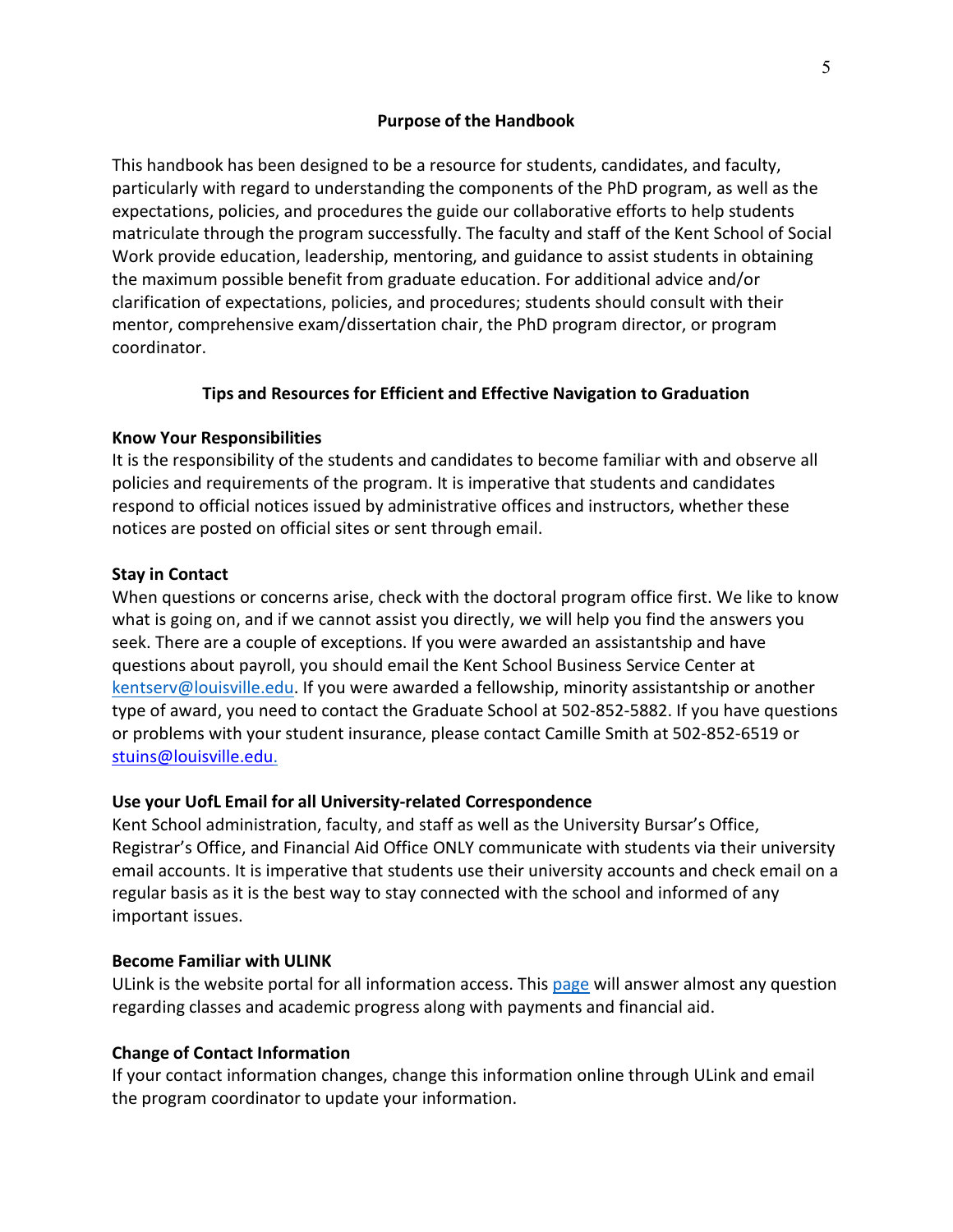#### **Become Familiar with your BLACKBOARD Page**

Your BLACKBOARD link has information regarding doctoral courses and registration procedures.

#### **Become Familiar with the Graduate School Website**

UofL's [Graduate](https://louisville.edu/graduate/futurestudents/orientation/essential-info-for-new-graduate-students) School web pages contain helpful information for students.

#### **Become Familiar with the Resources at the Back of this Handbook**

Please see the tables on pages 12-16, which provide an overview of the University and Graduate School Policies and Resources and forms that are most commonly utilized by students and candidates.

#### <span id="page-5-0"></span>**Organizational Overview**

#### **University of Louisville**

The University of Louisville is a state-supported research university located in Kentucky's largest metropolitan area. It was a municipally supported public institution for many decades prior to joining the university system in 1970. The University has three campuses. The 287-acre Belknap Campus is three miles from downtown Louisville and houses eight of the university's 12 colleges and schools. The Health Sciences Center is situated in downtown Louisville's medical complex and houses the university's health-related programs and the University of Louisville Hospital. The 243-acre Shelby Campus is located in eastern Jefferson County. The University of Louisville will be ubiquitously recognized as a great place to learn, a great place to work, and a great place in which to invest because we will celebrate diversity, foster equity, and strive for inclusion. The University of Louisville is committed to achieving preeminence as a nationally recognized metropolitan research university. For additional information, click [here.](https://louisville.edu/about)

**Mission statement.** The University of Louisville pursues excellence and inclusiveness in its work to educate and serve its community through:

- 1. teaching diverse undergraduate, graduate, and professional students in order to develop engaged citizens, leaders, and scholars
- 2. practicing and applying research, scholarship and creative activity
- 3. providing engaged service and outreach that improve the quality of life for local and global communities

## **The Kent School of Social Work**

The Raymond A. Kent School of Social Work has its roots in Louisville, Kentucky, beginning with social welfare activity in the early 1900s. For almost 80 years, the Kent School of Social Work has undergone many transformations, but during that time it has always maintained a close working relationship with the practice community and the region's human service needs.

**Mission statement.** The Kent School of Social Work addresses complex social problems through education, research and service to create a just and better world.

For additional information about the Kent School, click [here.](https://louisville.edu/kent/)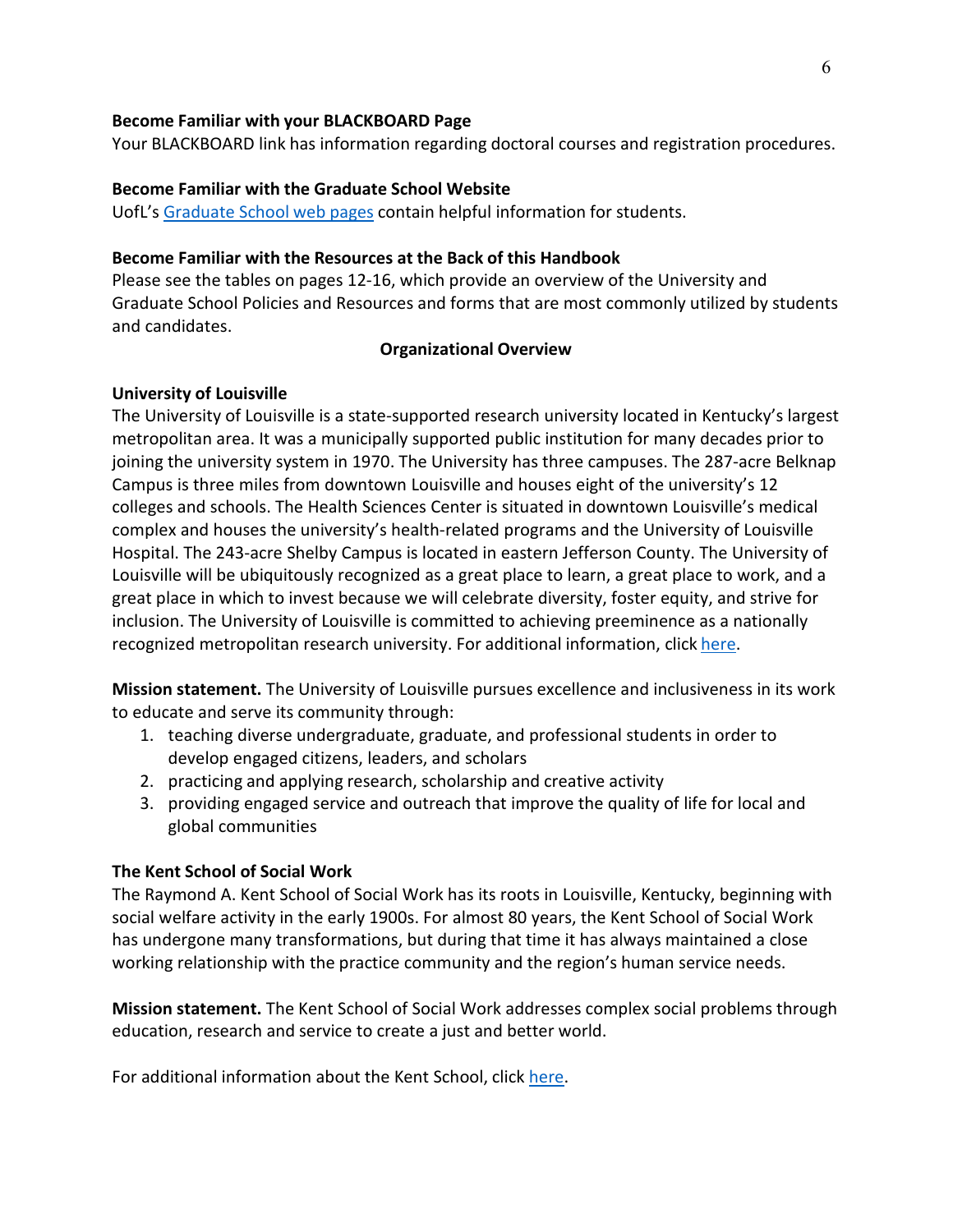#### **PhD Program**

The PhD program's origins date back to 1996 and 1997, when a team of faculty members from the University of Louisville and University of Kentucky worked together to plan the curriculum for a joint program that consisted of core courses including research competence and theoretical aspects of social work along with individualized study (e.g., child welfare, substance abuse, gerontology, urban issues). The program was approved at each institution, and the first class matriculated in the fall of 1997. In 2020, the formal relationship between the two institutions was terminated. Kent School graduates have gone on to work as faculty members in schools of social work nationally and internationally as well as in a variety of other research, administrative and policy positions.

**Mission statement.** The program develops scholars prepared to create knowledge through research that informs interventions and policies and educate future social workers to address critical social problems and pursue social justice. The program also prepares its graduates for positions in academic and related research settings.

## **Goals:**

- 1. Graduates will demonstrate advanced critical thinking skills and knowledge necessary to be leaders in the social work profession as researchers, academicians and advocates for social justice.
- 2. Graduates will demonstrate mastery of an area of theoretical and methodological expertise to address specific social problems.
- 3. Graduates will demonstrate mastery of research methodology and advanced statistics, including both quantitative and qualitative methods.
- 4. Graduates will demonstrate mastery of the knowledge and skills necessary to prepare future social workers to address complex social problems.

For additional information about the Kent School, click [here.](http://louisville.edu/kent/academics/doctor-of-philosophy-in-social-work)

## **Program Faculty and Staff**

Andy Frey, PhD, LCSW Director 502-852-0431 [andy.frey@louisville.edu](mailto:andy.frey@louisville.edu)

Christine Payne, MBA, MA in Higher Education Administration Coordinator 502-852-3931 [christine.payne@louisville.edu](mailto:christine.payne@louisville.edu)

All Kent School faculty support doctoral education through teaching core courses, independent studies, and research practica, and also serving as advisors/mentors to students. Th[e research](https://midd.me/wpIj) [directory](https://midd.me/wpIj) profiles the scholarship of each faculty member and summarizes their activities.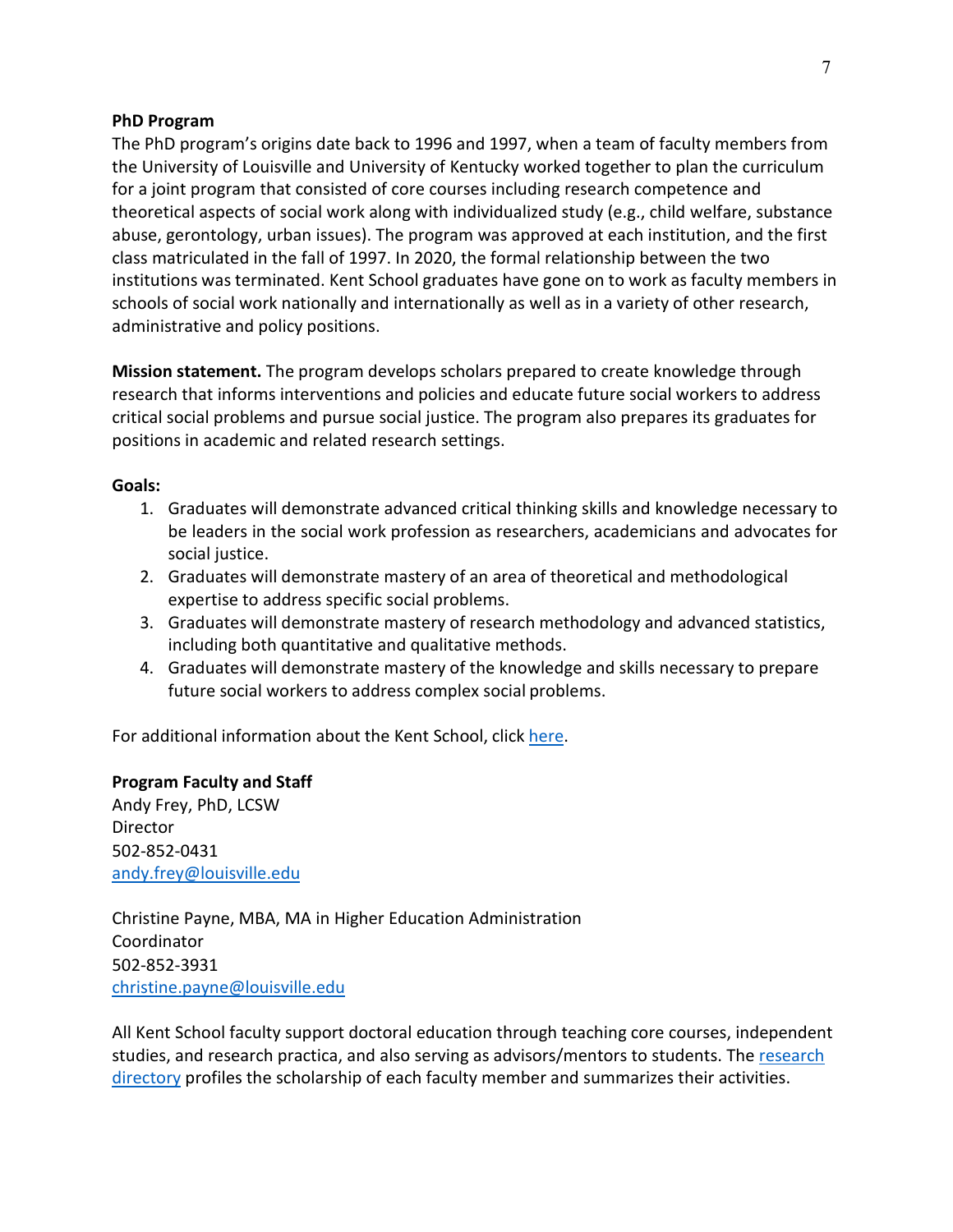#### **Program Address**

110 Patterson Hall Kent School of Social Work 2313 S. 3rd Street University of Louisville Louisville, KY 40208

#### **Program Components**

<span id="page-7-0"></span>The components of the program include: (a) coursework, (b) comprehensive examination, (c) dissertation, and (d) mentoring and professional development. The program requires a total of 50 credit hours. A revised curriculum is nearing final stages; minor adjustments are possible.

#### <span id="page-7-1"></span>**Coursework**

The coursework consists of 50 credit hours including 35 credit hours of core curriculum and 15 hours of individualized curriculum (independent studies and electives). Six of the 15 individualized credits must be in research methods or statistics. Individualized coursework is tailored to each student's educational goals. Nine credit hours are electives and six are focused individualized studies. The electives may include PhD-level courses inside or outside the Kent School; in general 700-level courses from any unit are acceptable provided they are consistent with student's professional development plan. 600-level courses require a more detailed vetting of the syllabus.

Individualized study projects are identified in consultation with a student's mentor. These studies must be approved by the faculty member serving as the instructor of record and the student's mentor. Once projects are confirmed and syllabi designed, the student submits the Independent Study form with required signatures (see forms section) to the PhD Program Office. The coordinator will facilitate automatic registration through the Registrar.

## 1st Year: Fall

- Pro Seminar I: Foundations of Scholarly Writing (1)
- Theory I: Philosophy of Science and the Development and Application of Theory in Social Work Research and Interventions (3)
- Foundation Research Methods (3)
- Introduction to Social Statistics and Data Analysis (3)

## 1<sup>st</sup> Year: Spring

- Systematic Change: Identifying and Intervening in Issues of Social Justice (3)
- Theory II: Theory-Driven Analysis of Social Problems to Inform Practice & Social Welfare Policy (3)
- Advanced Research Methods (3)
- Applied Regression Analysis (3)

## 1<sup>st</sup> Year: Summer

- Individualized Study: [Examination of Scholarly Literature] (3)
- Individualized Study: [Mentored Research Experience] (3)

## 2nd Year: Fall

- Advanced Scholarly Writing to Fund and Disseminate Research to Diverse Audiences (3)
- Advanced Qualitative Methods: Design, Data Collection, and Analysis (3)
- Elective (3)
- Elective (3)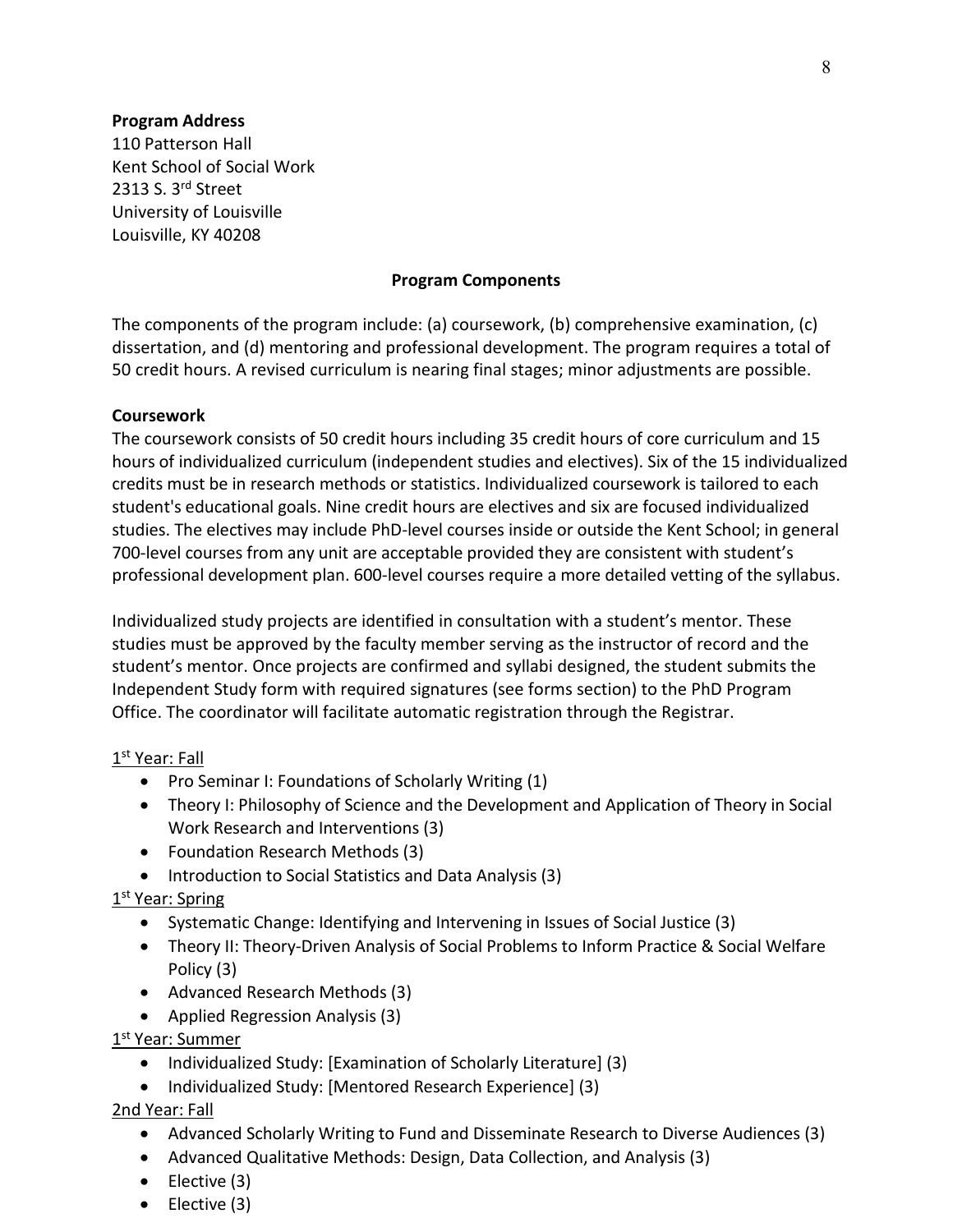#### 2<sup>nd</sup> Year: Spring

- Pro Seminar II: Comprehensive Examination Preparation (1)
- Teaching in Social Work (3)
- Teaching Practicum (3)
- Elective (3)

#### <span id="page-8-0"></span>**Comprehensive Examination**

The comprehensive examination evaluates knowledge and skill deemed critical prior to beginning the dissertation. Students are eligible to write their examination upon successful completion of required coursework. A thorough [description of](http://louisville.edu/kent/academics/phd-handbook/comprehensive-exam/view) [the comprehensive](http://louisville.edu/kent/academics/phd-handbook/comprehensive-exam/view)  [examination](http://louisville.edu/kent/academics/phd-handbook/comprehensive-exam/view) details the following requirements: (a) eligibility, (b) committee, (c) committee roles and responsibilities, (d) expected content, (e) length of exam with time allotments, and (f) evaluation of student performance. Following successful completion of the comprehensive examination, students are admitted to *Candidacy* status and proceed with their dissertation.

#### 2<sup>nd</sup> Year: Summer

• Dissertation Preparation (6)

#### <span id="page-8-1"></span>**Dissertation**

The primary requirement of a dissertation is that it contributes to the knowledge base of the social work profession. It must represent independent work and be based on original research. Dissertation committees have at least four members and must include one member outside of the Kent School. If the outside member does not have a primary appointment as UofL faculty but is otherwise qualified, they may be granted ad hoc approval to participate. Dissertation information such as deadlines and preparation guidelines dictated by the University are at the [Graduate School website.](https://louisville.edu/graduate/current-students/thesis-dissertation-information) Please note semester deadlines and that the Request to Schedule Final Oral Defense form must be completed by the student. The required steps to complete the dissertation can be found at **Steps to Complete Dissertation**.

#### <span id="page-8-2"></span>**Mentoring and Professional Development System**

The mentoring and professional development system supplements the coursework, comprehensive examination, and dissertation. A large component of this system is to prepare and support candidates or recent graduates to obtain employment. Because many of the activities associated with this system are optional, the responsibility is largely on the student to take advantage of them.If they do not participate, they will likely enter the job market at a disadvantage. A typical workshop series can be found at [Doctoral Program Workshop Series](https://louisville.edu/kent/academics/phd-handbook/spring-2021-doctoral-program-workshop-series/view)

**Annual academic and professional development review.** Students that have not identified a mentor prior to starting the program are required to identify one during their first semester<sup>1</sup>. The student and mentor should have similar areas of substantive or methodological interest. Agreeing to be a mentor involves a commitment to guide the student through the first two years, including the annual academic and professional development review process. The transition to candidacy involves renegotiating whether the mentor will continue to be the candidate's primary faculty support, which typically involves chairing the comprehensive exam and the dissertation. A critical role of the mentor in the first two years is to facilitate the academic and professional development review procedures [\(Annual Review Summary\)](https://louisville.edu/kent/academics/phd-handbook/annual-review-summary-fall-2021/view).

<span id="page-8-3"></span><sup>1</sup> Student mentorship is ideally considered during the admissions process and established the summer before the students begins coursework.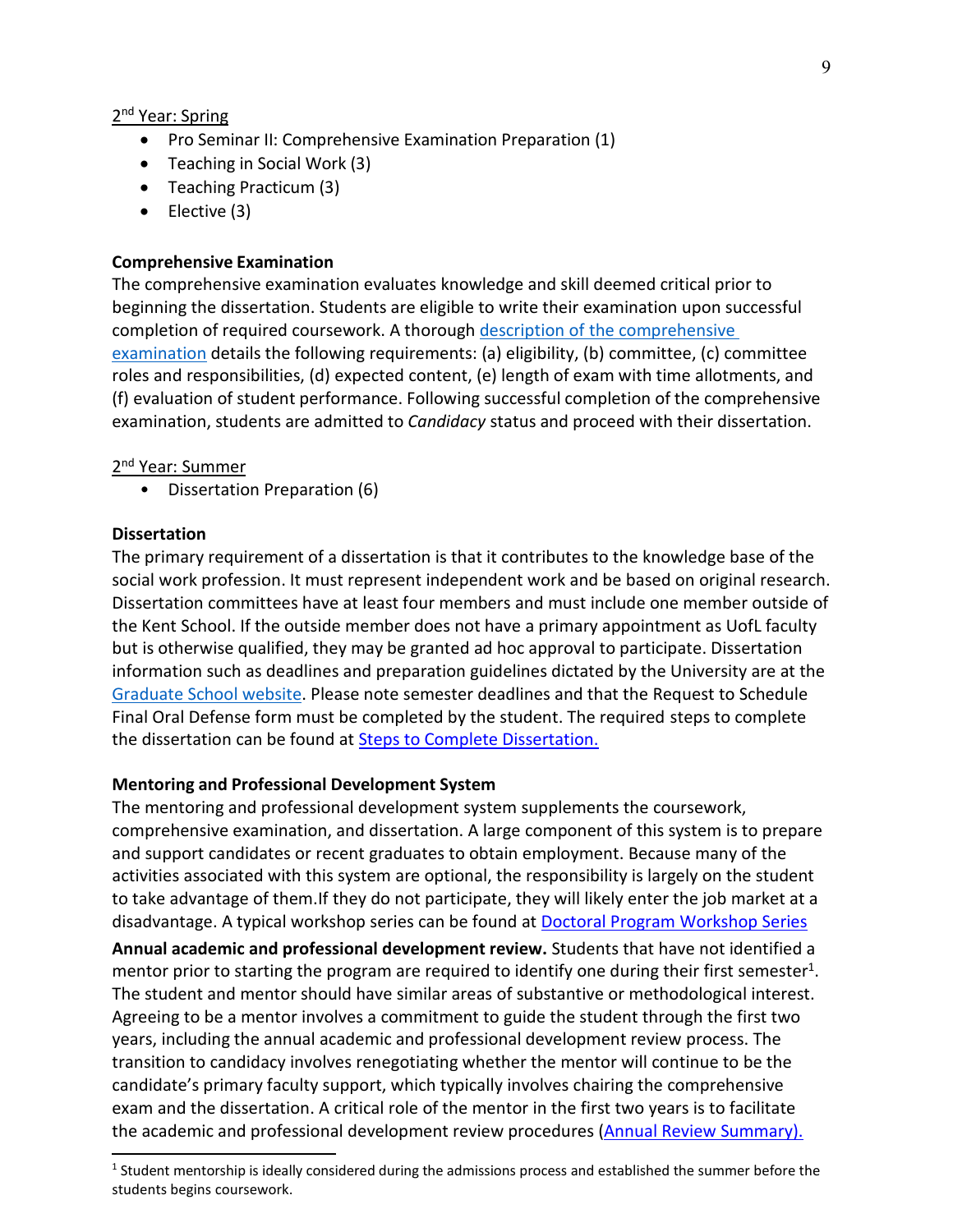**Peer mentoring program.** The purpose of the peer mentoring program is to provide support through peer advising, encourage positive academic and social interactions, and promote a unified community among students and candidates. The program focuses on impacting student retention as well as promoting high academic standards and leadership development. As part of the peer mentoring program, the program coordinator will assign three or four students to a peer system that includes: (a) a student in their 1st year, (b) a student in their 2nd year, and (c) a candidate. It is recommended that students meet at least every other month. Gathering in the doctoral student lounge (Patterson 108) is encouraged. The candidate is expected to coordinate the group unless other arrangements are made. If a team is inactive, students/candidates should notify the doctoral program coordinator to reconfigure the group. Examples of activities for peer mentoring groups include: (a) sharing completed papers with feedback so recently admitted students know what type of work is expected, (b) co-authoring manuscripts, and (c) providing an audience for class or conference presentations.

**PLAN seminars.** [PLAN workshops,](http://louisville.edu/graduate/plan/) offered through the graduate school, address retirement, teaching, Endnote, dissertation writing, research presentations, mentoring, and publishing.

**Professional service experiences.** Candidates are encouraged to participate in professional service activities. Optional experiences include but are not limited to committee involvement at the school or university, leadership or volunteer roles in professional associations, and service as an editor for a journal. At the Kent School and University, committee involvement is guided by the [Kent School bylaws. S](https://louisville.edu/provost/faculty-personnel/unit/Kent_Bylaws.pdf)tudents should notify the program coordinator about their interestin committee work upon completion of their comprehensive examinations. The doctoral program office will coordinate their involvement for the following year. For professional serviceand editorial options, students should notify their mentors/chairs as they are best suited to facilitate these experiences.

**Brown bag lunches.** Brown bag lunch sessions are scheduled periodically during the semester. They provide an opportunity for faculty and students to assemble to share and discuss current and future research with one another.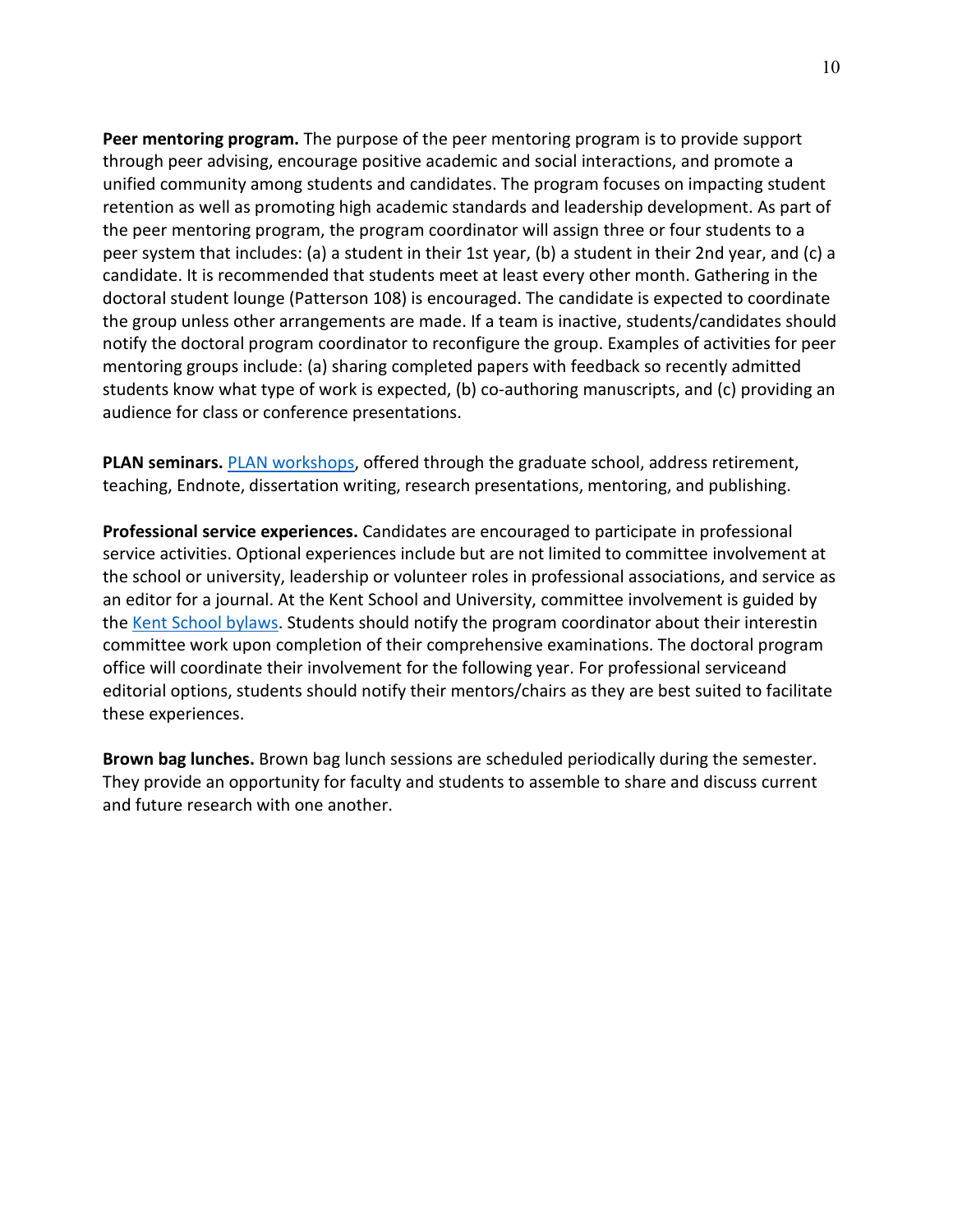#### <span id="page-10-2"></span>**Procedures for Review and Dismissal from the Program**

<span id="page-10-0"></span>The director will appoint an ad hoc Academic and Professional Standards Review Committee consisting of three faculty members, one of which is the student's faculty mentor/chair, to make a recommendation regarding dismissal of the student/candidate from the program when he/she receives an unsatisfactory annual review, has exceeded the time allowed for completion of the doctoral degre[e2,](#page-10-1) has engaged in academic misconduct and/or dishonesty (i.e. cheating, plagiarism), or is in poor academic standing<sup>3</sup> and/or on academic probation<sup>4</sup>. The committee will make its recommendation to the director within a month of being appointed based on a review of the student's academic and professional development record. A majority of the faculty present at the review must vote to accept the committee's recommendation for the student to be dismissed from the program. The committee's recommendation will be reviewed by the director and a recommendation will be made to the Associate Dean for Academic Affairs and the Dean for final action. If a student/candidate would like to appeal a dismissal, they should submit a letter to the Dean within 14 days of being recommended for dismissal.

<span id="page-10-1"></span> $2$  Doctoral students have four (4) years after passing the qualifying exams to finish all other degree requirements. <sup>3</sup> A graduate student is in poor standing when his/her graduate grade point average is below 3.0 on a 4-point scale or higher.

<span id="page-10-3"></span><sup>4</sup>Any student with a semester GPA below 3.0 will receive an academic warning from the Graduate School. A notification will be sent to the student as well the student's graduate program. Should a student's cumulative GPA fall below 3.0, the student will be placed on probation until the student regains a 3.0 average (which is required to graduate). Ordinarily students are not permitted to continue on academic probation for more than one semester.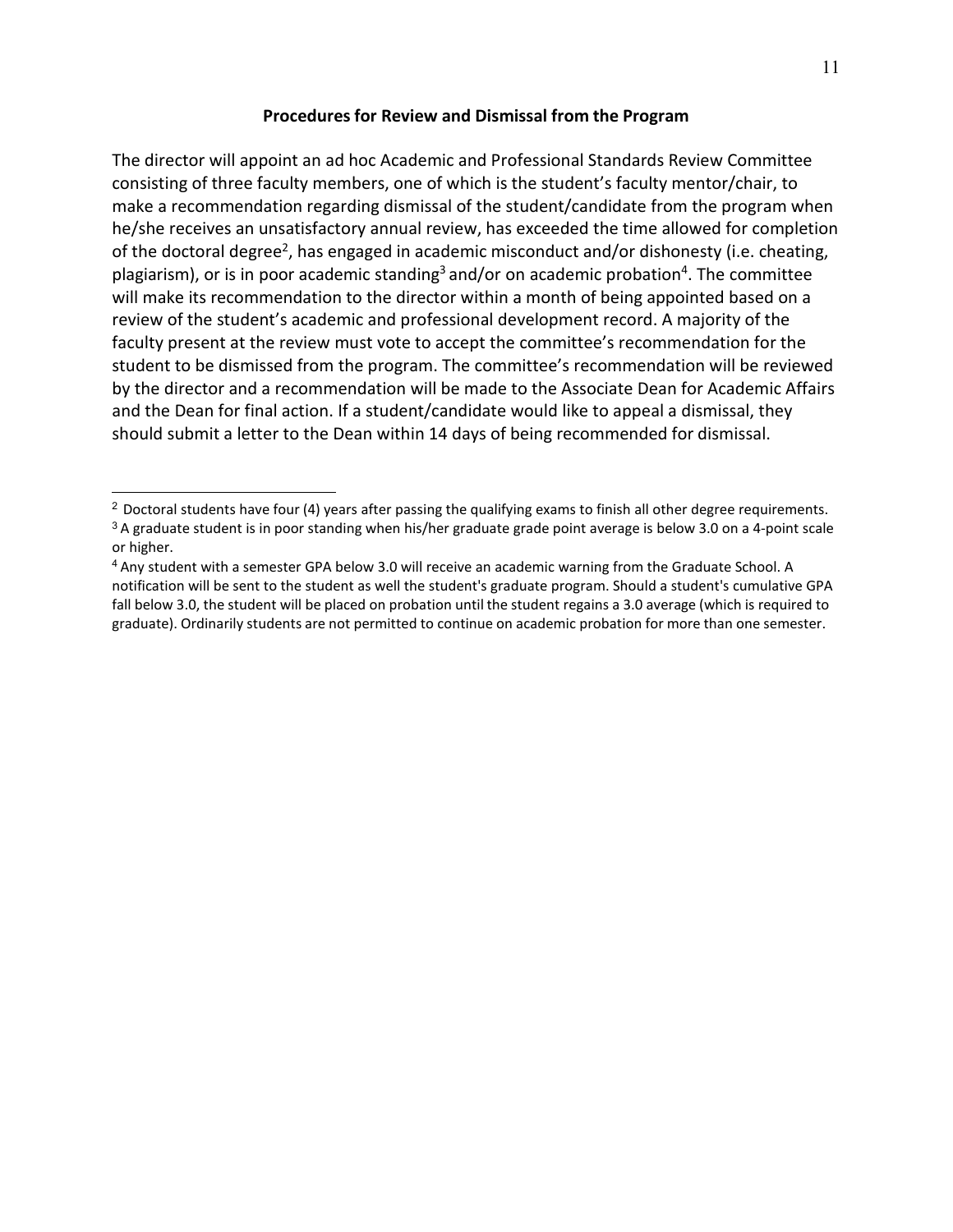# **University and Graduate School Policies and Resources**

<span id="page-11-0"></span>Several general academic policies and procedures drawn from the University Graduate Catalog are applicable to graduate students and candidates. Table 1 highlights those most applicable.

| Policy                         | Summary                                                                                                                        |  |  |
|--------------------------------|--------------------------------------------------------------------------------------------------------------------------------|--|--|
| <b>Graduate Catalog</b>        | The Graduate Catalog is the official listing of the policies<br>governing graduate education at the University of Louisville.  |  |  |
| <b>The Redbook</b>             | The Redbook is the official statement of the organizational                                                                    |  |  |
|                                | structure, the rules of governance and procedures, and                                                                         |  |  |
|                                | university-wide policies of the University of Louisville. If there is                                                          |  |  |
|                                | any conflict between the policies, procedures or other statements<br>contained within this catalog, The Redbook shall govern.  |  |  |
| <b>Student Handbook</b>        | The University of Louisville student handbook includes additional<br>policies and information covering students.               |  |  |
| <b>Academic Dishonesty</b>     | In addition to University student conduct policies, PhD students                                                               |  |  |
|                                | are governed by Kent School Academic Performance Policies                                                                      |  |  |
|                                | including academic dishonesty. Plagiarism, cheating, and other                                                                 |  |  |
|                                | forms of academic dishonesty are serious violations of academic                                                                |  |  |
|                                | conduct and may result in permanent dismissal. A plea of                                                                       |  |  |
|                                | ignorance is not a defense against academic dishonesty charges.                                                                |  |  |
| <b>Student Code of Conduct</b> | The Code of Student Conduct ("The Code") is the University's                                                                   |  |  |
|                                | policy regarding non-academic misconduct of students and                                                                       |  |  |
|                                | student organizations. Academic dishonesty is not covered by this                                                              |  |  |
|                                | Code, but rather falls within the authority of the individual                                                                  |  |  |
|                                | academic units of the University. Students have the responsibility                                                             |  |  |
|                                | to follow all regulations outlined in this policy.                                                                             |  |  |
| Leave of Absence               | A student who has been accepted into a graduate program is                                                                     |  |  |
|                                | expected to remain in continuous enrollment throughout                                                                         |  |  |
|                                | matriculation. However, if circumstances arise that may cause                                                                  |  |  |
|                                | an interruption in graduate study a student may apply for a<br>leave of absence by requesting such a leave from the unit dean. |  |  |
|                                |                                                                                                                                |  |  |
| <b>Leave Recommendation</b>    | Graduate students do not accumulate vacation, personal, or sick                                                                |  |  |
| for Graduate Students on       | leave, and the provisions of FMLA do not apply to them.                                                                        |  |  |
| <b>Assistantships</b>          |                                                                                                                                |  |  |
| Parental, Family, and          | The process for these policies is outlined at this link.                                                                       |  |  |
| <b>Medical Leave for</b>       |                                                                                                                                |  |  |
| <b>Graduate Students</b>       |                                                                                                                                |  |  |
| Full-Time Study                | Full-time study for graduate students is defined as enrollment in                                                              |  |  |
|                                | Nine (9) credit hours during the Fall semester, OR Nine (9) credit                                                             |  |  |
|                                | hours during the Spring semester, OR Six (6) credit hours during                                                               |  |  |
|                                | the Summer semester, OR In degree candidacy status.                                                                            |  |  |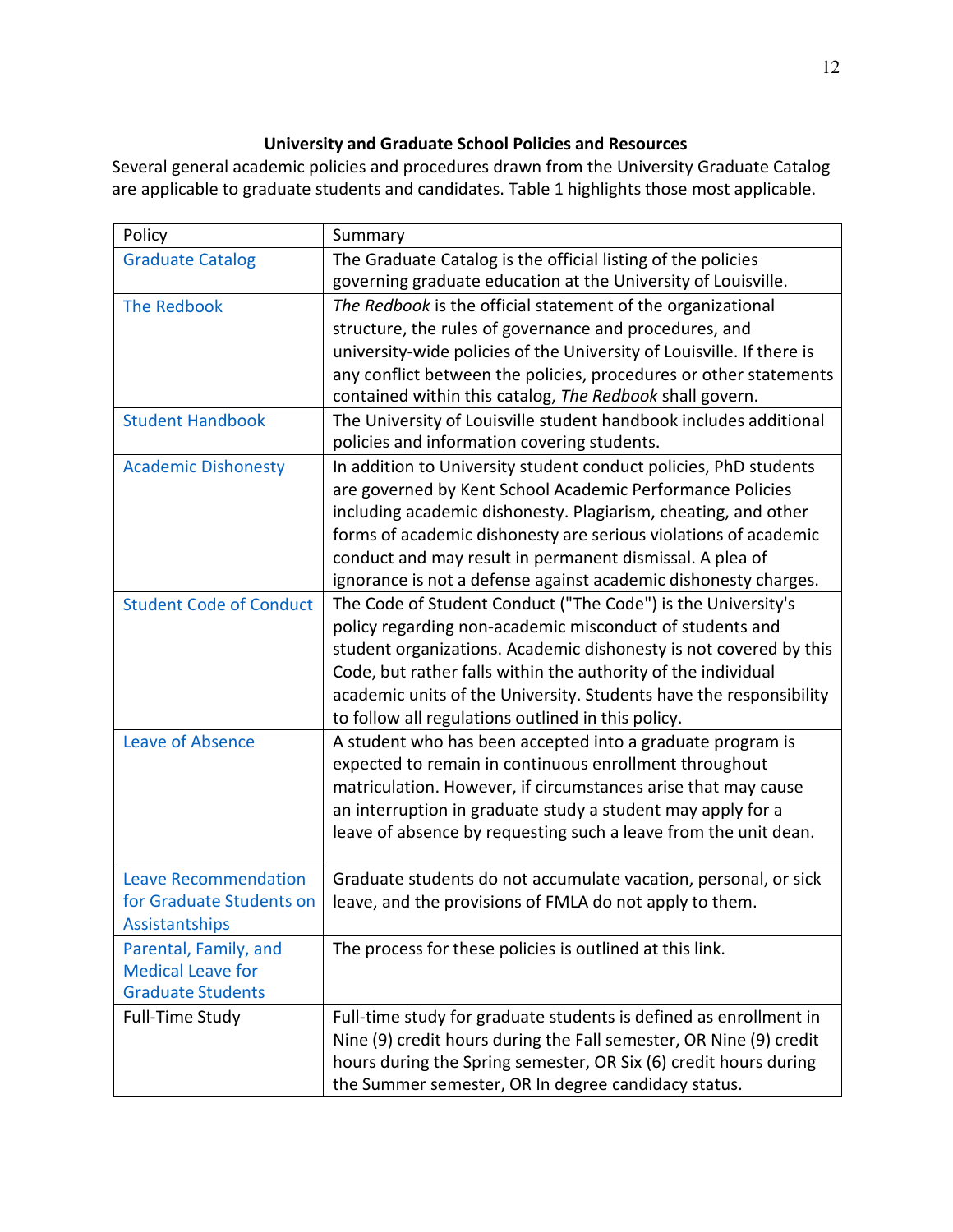| Full-Time Study for<br>University Fellows and<br><b>Graduate Assistants</b> | All University Fellows and Graduate Assistants receiving financial<br>support must be enrolled as full-time students during the period<br>for which they are receiving support.                                                                                                                                                                                                                                                                                                                                                                        |
|-----------------------------------------------------------------------------|--------------------------------------------------------------------------------------------------------------------------------------------------------------------------------------------------------------------------------------------------------------------------------------------------------------------------------------------------------------------------------------------------------------------------------------------------------------------------------------------------------------------------------------------------------|
| <b>Continuous Enrollment</b>                                                | Continuous enrollment is defined as being registered in both Fall<br>and Spring if registering for course work. If a student has been<br>admitted to doctoral degree candidacy, continuous enrollment in<br>candidacy status is required for the Fall, Spring and Summer<br>terms (only one term of registration is required in summer<br>terms). Students must be enrolled during the semester in which<br>they wish to graduate.                                                                                                                     |
| Course Loads                                                                | Normally, the maximum number of credit hours that may be<br>taken in a regular semester is twelve (12). The maximum number<br>of credit hours that may be taken in the Summer session (both<br>terms) is twelve (12), including research hours. The Graduate<br>School must approve a Variance if a student wants to exceed<br>these maximums.                                                                                                                                                                                                         |
| Graduate Student<br><b>Academic Grievance</b><br>Procedure                  | This procedure is designed to provide fair means of dealing with<br>student complaints regarding a specific action or decision made<br>by the faculty or a faculty member. For additional information on<br>student rights click here.                                                                                                                                                                                                                                                                                                                 |
| <b>Severe Weather</b>                                                       | When weather conditions warrant a decision to remain on<br>regular opening schedules or to deviate, UofL administration,<br>when possible, will announce schedule changes for morning<br>classes by 6 a.m. and for evening classes by 3 p.m. For the<br>purpose of severe weather announcements, evening classes are<br>those that begin at or after 4:15 p.m.                                                                                                                                                                                         |
| <b>Grades and Grading</b><br><b>Policies</b>                                | The GPA appearing on the University transcript at the end of each<br>semester of enrollment will be the official GPA for determining<br>academic standing. The program director may approve up to six<br>credit hours in which a grade of C+, C, or C- is received to count<br>towards completion of degree requirements. An additional three<br>credit hours in which a grade of C+, C, or C- is received may count<br>towards completion of degree requirements pending approval<br>from the director and Vice Provost of Graduate Academic Affairs. |

| Table 1. University Policies and Procedures (partial list) |  |
|------------------------------------------------------------|--|
|------------------------------------------------------------|--|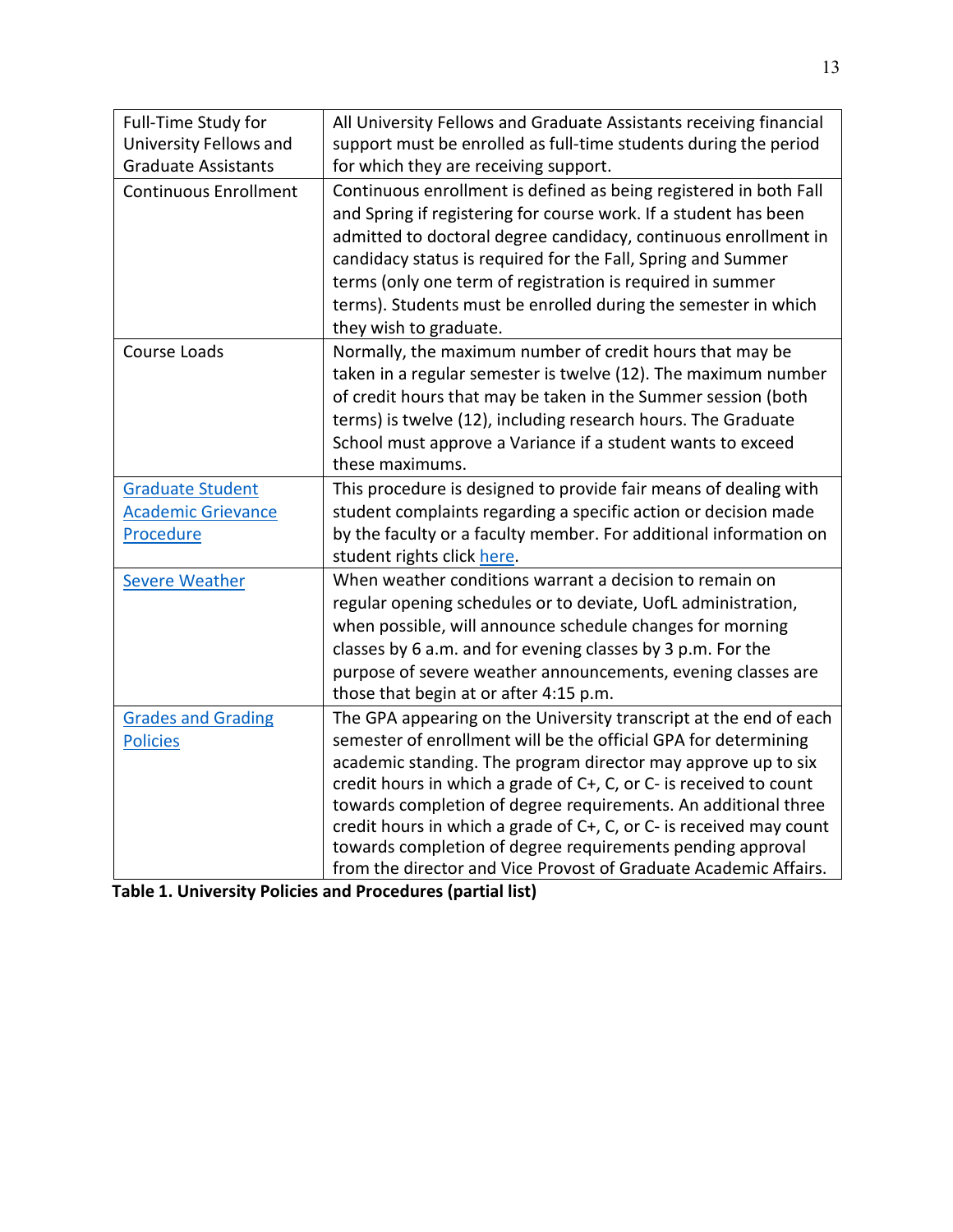Table 2 highlights University resources for students and candidates.

| Resource                       | Summary                                                              |
|--------------------------------|----------------------------------------------------------------------|
| <b>Academic resources</b>      | A variety of resources are available for students including          |
|                                | information related to academic calendars, the Career Center,        |
|                                | libraries, the Registrar's Office, and the Writing Center.           |
| <b>Schedule of Classes</b>     | Students may register during priority early registration before the  |
|                                | beginning of the semester. A student's first opportunity is based    |
|                                | on classification and alphabetic rotation. Initial registration must |
|                                | be completed by the date announced by the Registrar.                 |
| <b>Disability Resource</b>     | The Disability Resource Center fosters an inclusive campus           |
| Center                         | climate through education, service, collaboration, and outreach      |
|                                | to the University community, providing support for students with     |
|                                | documented disabilities by promoting equal access.                   |
| <b>Office of the Bursar</b>    | For tuition and fee information.                                     |
| <b>Financial Aid</b>           | Individual advisors are assigned alphabetically by the first letter  |
|                                | of a student's last name.                                            |
| <b>Counseling Center</b>       | For information about UofL resources as well as those available in   |
|                                | the community.                                                       |
| <b>Student Health Services</b> | For campus health service information.                               |
| <b>Career Development</b>      | For Career Center services, please see designated Kent School        |
| Center                         | staff for assistance.                                                |
| <b>Information Technology</b>  | The IT help desk is dedicated to supporting technology               |
| <b>Help Desk</b>               | experience at UofL whether working online, remotely, or with         |
|                                | applications and core systems.                                       |
| <b>International Center</b>    | The International Center is comprised of two offices, the Office of  |
|                                | Study Abroad and International Travel, and the International         |
|                                | Student and Scholar Services (ISSS) office.                          |
| <b>Parking</b>                 | Please note that there are different parking rules and regulations   |
|                                | associated with the Belknap and Health Sciences campuses.            |
| <b>Human Subjects</b>          | The Human Subjects Protection Program Office (HSPPO) helps to        |
| <b>Protection Program</b>      | ensure that all University of Louisville research involving human    |
|                                | participants is conducted in accordance with Federal and State       |
|                                | regulations and University and sponsoring agency policies and        |
|                                | procedures instituted to protect their rights and welfare. HSPPO     |
|                                | upholds this commitment to the protection of human participants      |
|                                | involved in research regardless of the funding source and            |
|                                | regardless of the location of the research. HSPPO supports two       |
|                                | duly established and independent Institutional Review Boards         |
|                                | (hereby referred to as IRBs) that review and approve protocols       |
|                                | for all research involving human participants. The IRBs also serve   |
|                                | as the University's institutional Privacy Board.                     |

| Table 2. Commonly utilized or recommended resources to students and candidates |  |
|--------------------------------------------------------------------------------|--|
|--------------------------------------------------------------------------------|--|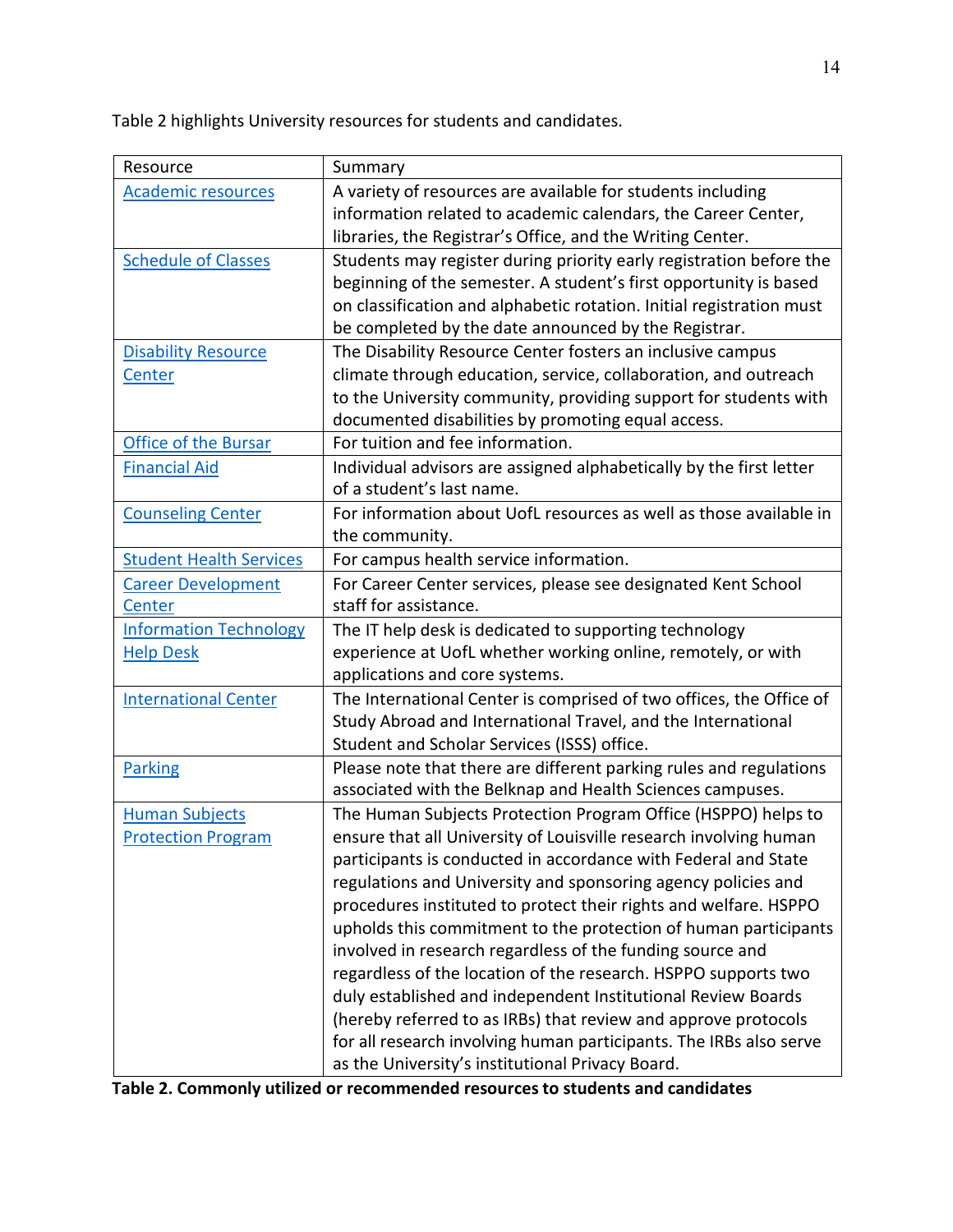#### **Forms**

<span id="page-14-0"></span>Table 3 highlights the forms that are most commonly utilized by students and candidates, including required signatures and purpose of the form.

| <b>Form Name</b>                                                           | <b>Who Completes Form</b>          | <b>Purpose of Form</b>                                                                                                                                                                                                                                                                                                    |
|----------------------------------------------------------------------------|------------------------------------|---------------------------------------------------------------------------------------------------------------------------------------------------------------------------------------------------------------------------------------------------------------------------------------------------------------------------|
| Drop/Add Form                                                              | Student                            | Dropping/Adding a course after registration.<br>This form is in ULink.                                                                                                                                                                                                                                                    |
| <b>Variance Request</b><br>Form                                            | Student                            | This form is used for multiple purposes i.e.<br>taking more courses than permitted in the<br>semester, requesting medical leave, etc.<br>After download and completed, it must be<br>submitted at the Graduate School portal.                                                                                             |
| <b>Graduate Assistant</b><br><b>Workload Waiver</b><br><b>Request Form</b> | Director                           | Graduate students on an assistantship are<br>limited to 20 hours of work. If eligible to work<br>an additional 9 hours per week, the director<br>must submit this form (login required).                                                                                                                                  |
| <b>Request for Travel</b>                                                  | Student                            | This form must be completed when students<br>travel under University auspices.                                                                                                                                                                                                                                            |
| Individualized<br><b>Study Form</b>                                        | <b>Student and Faculty</b>         | Students must complete this form and have<br>it signed by their mentor, supervising<br>faculty, and Dean prior to enrolling in an<br>Independent Study. Forms are sent to Susan<br>Pierce in the Registrar's Office who will<br>register the student. Faculty upload syllabi<br>to Blackboard after registration process. |
| Completed<br><b>Coursework Form</b>                                        | Student, Professor and<br>Director | This form must be completed before<br>students take comprehensive exams to<br>affirm coursework has been completed and<br>final grades are reflected on the transcript.                                                                                                                                                   |
| <b>Dissertation</b><br>Committee<br>Appointment                            | <b>Dissertation Committee</b>      | A form indicating the appointment of the<br>five-member dissertation committee that<br>the student must verify.                                                                                                                                                                                                           |
| Approval of<br><b>Dissertation</b><br>Proposal                             | <b>Dissertation Committee</b>      | This form is completed by the dissertation<br>committee when it approves the student's<br>dissertation proposal.                                                                                                                                                                                                          |
| <b>Schedule Final Oral</b><br>Defense                                      | Student                            | This form is completed notifying the<br>Graduate School that the date and time for<br>the oral defense of the dissertation is<br>scheduled (student login required.)                                                                                                                                                      |
| <b>Warrant of</b><br><b>Dissertation</b>                                   | Doctoral Office                    | This form is submitted to the Graduate<br>School once the student passes the<br>dissertation defense.                                                                                                                                                                                                                     |
| <b>Title Page</b><br>Dissertation                                          | Student                            | Students submit this form to the Graduate<br>School and copy to doctoral office.                                                                                                                                                                                                                                          |
| <b>Progress to Degree</b>                                                  | <b>Student and Mentor</b>          | Mentors and students submit this form to<br>the PhD Program Office as part of the<br>annual review process.                                                                                                                                                                                                               |